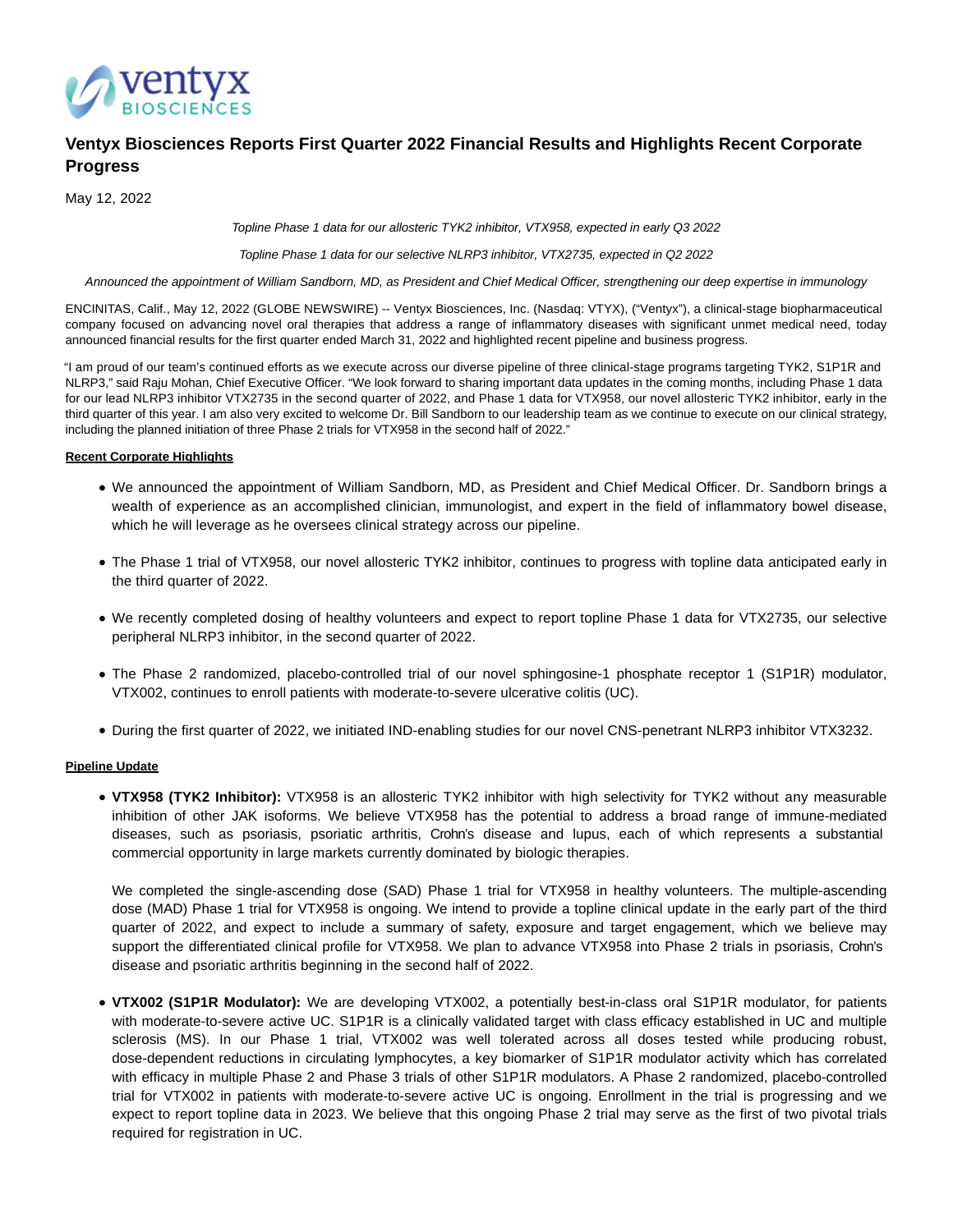- **VTX2735 (Peripheral NLRP3 Inhibitor):** Our oral, selective and peripherally restricted NLRP3 inhibitor, VTX2735, is designed to target systemic inflammatory diseases, such as cardiovascular, hepatic, renal and rheumatologic diseases. A Phase 1 SAD/MAD trial for VTX2735 recently completed dosing, and we expect to report topline data from this trial in the second quarter of 2022. We intend to advance VTX2735 into one or more proof-of-concept trials in the second half of 2022.
- **VTX3232 (Orally-bioavailable CNS-penetrant NLRP3 Inhibitor):** We initiated IND-enabling preclinical studies for VTX3232 and we expect to submit an IND in the fourth quarter of 2022 with Phase 1 studies planned for the first quarter of 2023. We believe VTX3232 has potential to be the first CNS-penetrant NLRP3 inhibitor to enter the clinic and may provide therapeutic utility in a broad range of neurodegenerative diseases, including Parkinson's disease, Alzheimer's disease, amyotrophic lateral sclerosis (ALS) and MS.

# **First Quarter 2022 Financial Results:**

The amounts presented below for the first quarter of 2022 reflect the financial results of Ventyx Biosciences, Inc. and its two acquired, wholly-owned subsidiaries, Oppilan Pharma Ltd. (Oppilan) and Zomagen Biosciences Ltd. (Zomagen), on a consolidated basis. The amounts presented below for the first quarter of 2021 reflect the financial results of Ventyx Biosciences, Inc., as well as the financial results of Oppilan and Zomagen from the date of acquisition (February 26, 2021) to March 31, 2021, on a consolidated basis.

- Cash Position: Cash, cash equivalents and marketable securities were \$273.1 million as of March 31, 2022. We believe our current cash, cash equivalents and marketable securities are sufficient to fund planned operations into the first half of 2024.
- Research and Development (R&D) expenses: R&D expenses were \$17.4 million for the quarter ended March 31, 2022, compared to \$24.6 million for the quarter ended March 31, 2021.
- General and Administrative (G&A) expenses: G&A expenses were \$5.3 million for the quarter ended March 31, 2022, compared to \$0.7 million for the quarter ended March 31, 2021.
- Net loss: Net loss was \$22.7 million for the quarter ended March 31, 2022, compared to \$37.6 million for the quarter ended March 31, 2021.

### **Conference Call Information**

Ventyx will host a conference call beginning today, Thursday, May 12, at 1:30 p.m. PT/ 4:30 p.m. ET to discuss these first quarter 2022 financial results and provide a corporate update. To access the live call, dial (877) 788-3665 (US) or (615) 489-8863 (international) and refer to conference ID 5790909. A live and archived audio webcast will be accessible in the Investors section of the company's website at inventyxbio.com. The replay of the call will be available for 30 days.

#### **About Ventyx Biosciences**

Ventyx is a clinical-stage biopharmaceutical company focused on developing innovative oral medicines for patients living with autoimmune and inflammatory disorders. We believe our ability to efficiently discover and develop differentiated drug candidates will allow us to address important unmet medical need with novel oral therapies that can shift immunology markets from injectable to oral drugs. Our current pipeline includes three clinical-stage programs targeting TYK2, S1P1R and NLRP3, positioning us to become a leader in the development of oral immunology therapies. Ventyx is headquartered in Encinitas, California. For more information about Ventyx, please visi[t www.ventyxbio.com.](https://www.globenewswire.com/Tracker?data=cvlTyTdXdA1947P4mIENmVl4AaVGRctPCQkfODtIc9yurGdHSUOWwh0YpJ_w3M9QSarGZOmbVXK4xAjsdF2WJg==)

#### **Forward-Looking Statements**

Ventyx cautions you that statements contained in this press release regarding matters that are not historical facts are forward-looking statements. These statements are based on Ventyx's current beliefs and expectations. Such forward-looking statements include, but are not limited to, statements regarding: management's belief that three of Ventyx's product candidates are potentially being best-in-class; the anticipated timing of commencement, enrollment and completion of clinical trials for Ventyx's product candidates; the anticipated timing of releasing data for the VTX958 MAD trial and advancing VTX958 into Phase 2 trials in psoriasis, psoriatic arthritis and Crohn's disease; the anticipated timing for releasing top-line data for the Phase 2 randomized, placebo-controlled clinical trial for VTX002 and the expectation that such trial, along with an additional Phase 3 trial, may serve as the first of two pivotal trials required for registration; the potential of Ventyx's product candidates to address a broad range of immune-mediated diseases; the anticipated timing for reporting data from the Phase 1 trial for VTX2735 in healthy volunteers and plans for advancing VTX2735 into one or more proof-of-concept trials; anticipated timing for submitting an IND application for VTX3232; plans to advance Ventyx's product candidates; and the expected timeframe for funding Ventyx's operating plan with current cash, cash equivalents and marketable securities. The inclusion of forwardlooking statements should not be regarded as a representation by Ventyx that any of its plans will be achieved. Actual results may differ from those set forth in this press release due to the risks and uncertainties inherent in Ventyx's business, including, without limitation: potential delays in the commencement, enrollment and completion of clinical trials; disruption to our operations from the ongoing global outbreak of the COVID-19 pandemic, or from the ongoing military conflict in Ukraine, including clinical trial delays; Ventyx's dependence on third parties in connection with product manufacturing, research and preclinical and clinical testing; the results of preclinical studies and early clinical trials are not necessarily predictive of future results; the success of Ventyx's clinical trials and preclinical studies for its product candidates; interim results not necessarily being predictive of final results; the potential of one or more outcomes to materially change as the trial continues and more patient data become available and following more comprehensive audit and verification procedures; regulatory developments in the United States and foreign countries; unexpected adverse side effects or inadequate efficacy of our product candidates that may limit their development, regulatory approval and/or commercialization, or may result in recalls or product liability claims; Ventyx's ability to obtain and maintain intellectual property protection for its product candidates; the use of capital